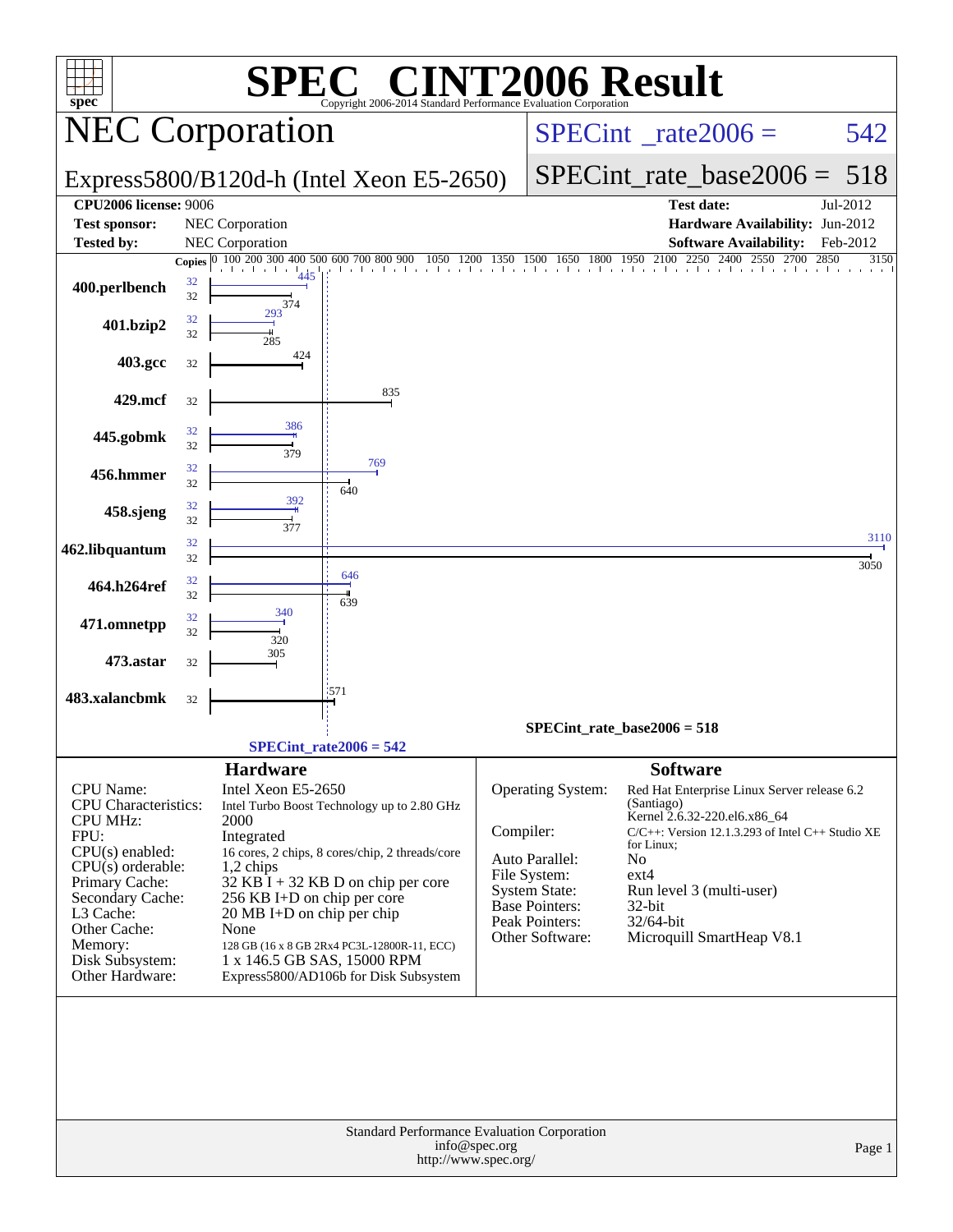

## NEC Corporation

SPECint rate $2006 = 542$ 

Express5800/B120d-h (Intel Xeon E5-2650)

[SPECint\\_rate\\_base2006 =](http://www.spec.org/auto/cpu2006/Docs/result-fields.html#SPECintratebase2006) 518

#### **[CPU2006 license:](http://www.spec.org/auto/cpu2006/Docs/result-fields.html#CPU2006license)** 9006 **[Test date:](http://www.spec.org/auto/cpu2006/Docs/result-fields.html#Testdate)** Jul-2012

**[Test sponsor:](http://www.spec.org/auto/cpu2006/Docs/result-fields.html#Testsponsor)** NEC Corporation **NEC Corporation [Hardware Availability:](http://www.spec.org/auto/cpu2006/Docs/result-fields.html#HardwareAvailability)** Jun-2012 **[Tested by:](http://www.spec.org/auto/cpu2006/Docs/result-fields.html#Testedby)** NEC Corporation **[Software Availability:](http://www.spec.org/auto/cpu2006/Docs/result-fields.html#SoftwareAvailability)** Feb-2012

#### **[Results Table](http://www.spec.org/auto/cpu2006/Docs/result-fields.html#ResultsTable)**

|                                                                                                          | <b>Base</b>   |                |            |                |       |                |            | <b>Peak</b>   |                |              |                |              |                |              |
|----------------------------------------------------------------------------------------------------------|---------------|----------------|------------|----------------|-------|----------------|------------|---------------|----------------|--------------|----------------|--------------|----------------|--------------|
| <b>Benchmark</b>                                                                                         | <b>Copies</b> | <b>Seconds</b> | Ratio      | <b>Seconds</b> | Ratio | <b>Seconds</b> | Ratio      | <b>Copies</b> | <b>Seconds</b> | <b>Ratio</b> | <b>Seconds</b> | <b>Ratio</b> | <b>Seconds</b> | <b>Ratio</b> |
| 400.perlbench                                                                                            | 32            | 837            | 373        | 836            | 374   | 837            | 374        | 32            | 702            | 445          | 702            | 445          | 705            | 444          |
| 401.bzip2                                                                                                | 32            | 1078           | 286        | 1083           | 285   | 1129           | 273        | 32            | 1056           | 293          | 1059           | 292          | 1054           | 293          |
| $403.\mathrm{gcc}$                                                                                       | 32            | 605            | 426        | 608            | 424   | 612            | 421        | 32            | 605            | 426          | 608            | 424          | 612            | 421          |
| $429$ .mcf                                                                                               | 32            | 350            | 834        | 349            | 836   | 350            | 835        | 32            | 350            | 834          | 349            | 836          | 350            | 835          |
| $445$ .gobmk                                                                                             | 32            | 885            | <u>379</u> | 882            | 381   | 888            | 378        | 32            | 849            | 395          | 873            | 384          | 870            | 386          |
| 456.hmmer                                                                                                | 32            | 466            | 640        | 469            | 637   | 467            | <b>640</b> | 32            | 388            | 769          | 388            | 770          | 389            | 767          |
| $458$ .sjeng                                                                                             | 32            | 1028           | 377        | 1028           | 377   | 1029           | 376        | 32            | 989            | 392          | 964            | 402          | 989            | 391          |
| 462.libquantum                                                                                           | 32            | 218            | 3050       | 218            | 3050  | 217            | 3050       | 32            | 213            | 3110         | 213            | 3110         | 213            | 3110         |
| 464.h264ref                                                                                              | 32            | 1107           | 639        | 1125           | 629   | 1106           | 640l       | 32            | 1099           | 644          | 1096           | 646          | 1097           | 646          |
| 471.omnetpp                                                                                              | 32            | 626            | 320        | 624            | 320   | 624            | 321        | 32            | 588            | 340          | 584            | 342          | 588            | 340          |
| $473$ . astar                                                                                            | 32            | 736            | <b>305</b> | 738            | 304   | 733            | 306        | 32            | 736            | 305          | 738            | 304          | 733            | 306          |
| 483.xalancbmk                                                                                            | 32            | 387            | 571        | 386            | 571   | 386            | 572l       | 32            | 387            | 571          | 386            | 571          | 386            | 572          |
| Results appear in the order in which they were run. Bold underlined text indicates a median measurement. |               |                |            |                |       |                |            |               |                |              |                |              |                |              |

#### **[Submit Notes](http://www.spec.org/auto/cpu2006/Docs/result-fields.html#SubmitNotes)**

 The numactl mechanism was used to bind copies to processors. The config file option 'submit' was used to generate numactl commands to bind each copy to a specific processor. For details, please see the config file.

#### **[Operating System Notes](http://www.spec.org/auto/cpu2006/Docs/result-fields.html#OperatingSystemNotes)**

Stack size set to unlimited using "ulimit -s unlimited"

#### **[Platform Notes](http://www.spec.org/auto/cpu2006/Docs/result-fields.html#PlatformNotes)**

 BIOS Settings: Energy Performance: Performance Memory Voltage: 1.5 V

#### **[General Notes](http://www.spec.org/auto/cpu2006/Docs/result-fields.html#GeneralNotes)**

Environment variables set by runspec before the start of the run: LD\_LIBRARY\_PATH = "/home/cpu2006/libs/32:/home/cpu2006/libs/64"

 Added glibc-static-2.12-1.47.el6.x86\_64.rpm to enable static linking

 Transparent Huge Pages enabled with: echo always > /sys/kernel/mm/redhat\_transparent\_hugepage/enabled Filesystem page cache cleared with:<br>echo 1> /proc/sys/ym/drop cac /proc/sys/vm/drop\_caches

Continued on next page

Standard Performance Evaluation Corporation [info@spec.org](mailto:info@spec.org) <http://www.spec.org/>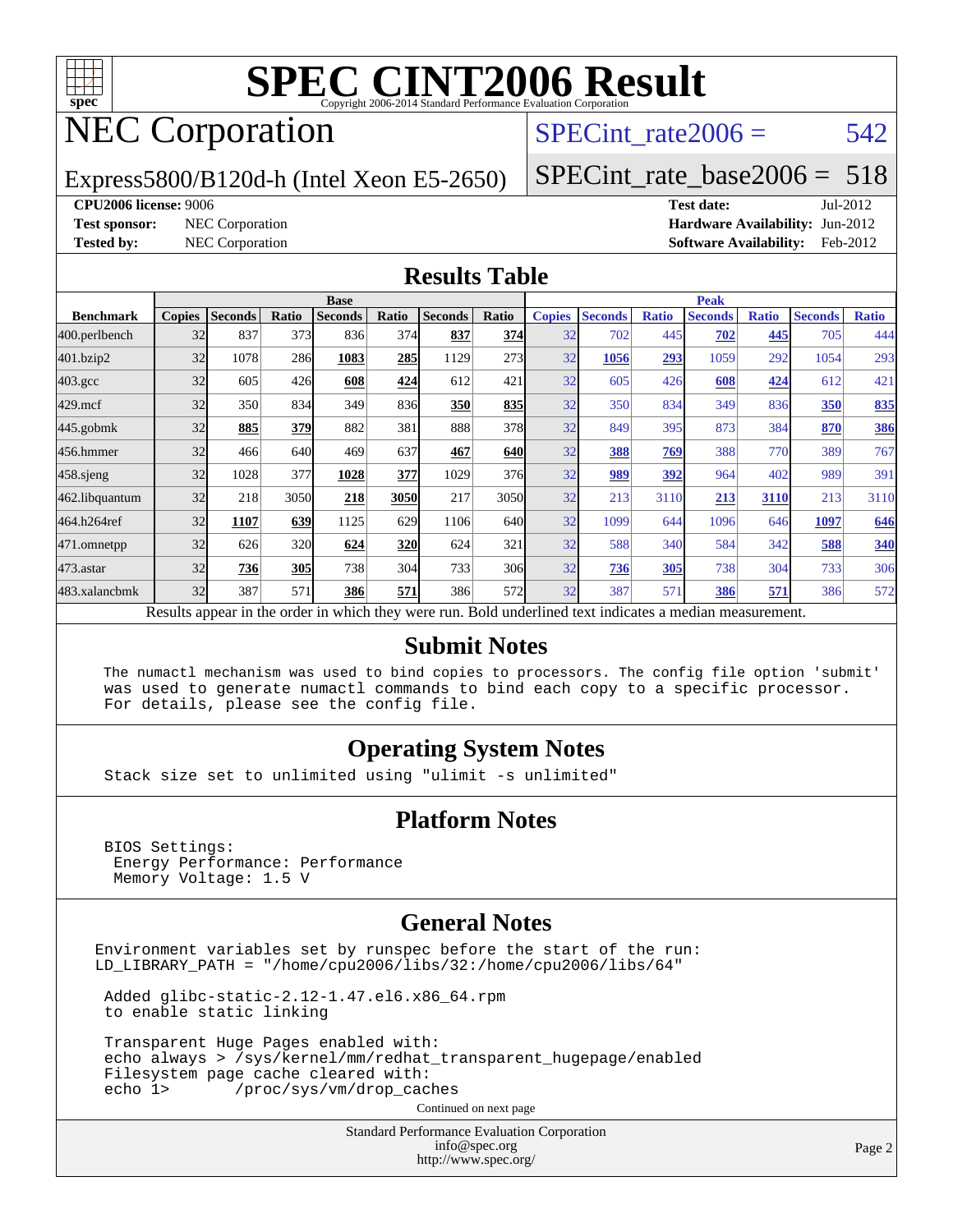

## NEC Corporation

SPECint rate $2006 = 542$ 

Express5800/B120d-h (Intel Xeon E5-2650)

[SPECint\\_rate\\_base2006 =](http://www.spec.org/auto/cpu2006/Docs/result-fields.html#SPECintratebase2006) 518

**[Test sponsor:](http://www.spec.org/auto/cpu2006/Docs/result-fields.html#Testsponsor)** NEC Corporation **NEC Corporation [Hardware Availability:](http://www.spec.org/auto/cpu2006/Docs/result-fields.html#HardwareAvailability)** Jun-2012

**[CPU2006 license:](http://www.spec.org/auto/cpu2006/Docs/result-fields.html#CPU2006license)** 9006 **[Test date:](http://www.spec.org/auto/cpu2006/Docs/result-fields.html#Testdate)** Jul-2012 **[Tested by:](http://www.spec.org/auto/cpu2006/Docs/result-fields.html#Testedby)** NEC Corporation **[Software Availability:](http://www.spec.org/auto/cpu2006/Docs/result-fields.html#SoftwareAvailability)** Feb-2012

#### **[General Notes \(Continued\)](http://www.spec.org/auto/cpu2006/Docs/result-fields.html#GeneralNotes)**

 runspec command invoked through numactl i.e.: numactl --interleave=all runspec <etc>

### **[Base Compiler Invocation](http://www.spec.org/auto/cpu2006/Docs/result-fields.html#BaseCompilerInvocation)**

[C benchmarks](http://www.spec.org/auto/cpu2006/Docs/result-fields.html#Cbenchmarks):  $inc -m32$ 

[C++ benchmarks:](http://www.spec.org/auto/cpu2006/Docs/result-fields.html#CXXbenchmarks) [icpc -m32](http://www.spec.org/cpu2006/results/res2012q3/cpu2006-20120802-24034.flags.html#user_CXXbase_intel_icpc_4e5a5ef1a53fd332b3c49e69c3330699)

**[Base Portability Flags](http://www.spec.org/auto/cpu2006/Docs/result-fields.html#BasePortabilityFlags)**

 400.perlbench: [-DSPEC\\_CPU\\_LINUX\\_IA32](http://www.spec.org/cpu2006/results/res2012q3/cpu2006-20120802-24034.flags.html#b400.perlbench_baseCPORTABILITY_DSPEC_CPU_LINUX_IA32) 462.libquantum: [-DSPEC\\_CPU\\_LINUX](http://www.spec.org/cpu2006/results/res2012q3/cpu2006-20120802-24034.flags.html#b462.libquantum_baseCPORTABILITY_DSPEC_CPU_LINUX) 483.xalancbmk: [-DSPEC\\_CPU\\_LINUX](http://www.spec.org/cpu2006/results/res2012q3/cpu2006-20120802-24034.flags.html#b483.xalancbmk_baseCXXPORTABILITY_DSPEC_CPU_LINUX)

#### **[Base Optimization Flags](http://www.spec.org/auto/cpu2006/Docs/result-fields.html#BaseOptimizationFlags)**

[C benchmarks](http://www.spec.org/auto/cpu2006/Docs/result-fields.html#Cbenchmarks):

[-xSSE4.2](http://www.spec.org/cpu2006/results/res2012q3/cpu2006-20120802-24034.flags.html#user_CCbase_f-xSSE42_f91528193cf0b216347adb8b939d4107) [-ipo](http://www.spec.org/cpu2006/results/res2012q3/cpu2006-20120802-24034.flags.html#user_CCbase_f-ipo) [-O3](http://www.spec.org/cpu2006/results/res2012q3/cpu2006-20120802-24034.flags.html#user_CCbase_f-O3) [-no-prec-div](http://www.spec.org/cpu2006/results/res2012q3/cpu2006-20120802-24034.flags.html#user_CCbase_f-no-prec-div) [-opt-prefetch](http://www.spec.org/cpu2006/results/res2012q3/cpu2006-20120802-24034.flags.html#user_CCbase_f-opt-prefetch) [-opt-mem-layout-trans=3](http://www.spec.org/cpu2006/results/res2012q3/cpu2006-20120802-24034.flags.html#user_CCbase_f-opt-mem-layout-trans_a7b82ad4bd7abf52556d4961a2ae94d5)

[C++ benchmarks:](http://www.spec.org/auto/cpu2006/Docs/result-fields.html#CXXbenchmarks)

[-xSSE4.2](http://www.spec.org/cpu2006/results/res2012q3/cpu2006-20120802-24034.flags.html#user_CXXbase_f-xSSE42_f91528193cf0b216347adb8b939d4107) [-ipo](http://www.spec.org/cpu2006/results/res2012q3/cpu2006-20120802-24034.flags.html#user_CXXbase_f-ipo) [-O3](http://www.spec.org/cpu2006/results/res2012q3/cpu2006-20120802-24034.flags.html#user_CXXbase_f-O3) [-no-prec-div](http://www.spec.org/cpu2006/results/res2012q3/cpu2006-20120802-24034.flags.html#user_CXXbase_f-no-prec-div) [-opt-prefetch](http://www.spec.org/cpu2006/results/res2012q3/cpu2006-20120802-24034.flags.html#user_CXXbase_f-opt-prefetch) [-opt-mem-layout-trans=3](http://www.spec.org/cpu2006/results/res2012q3/cpu2006-20120802-24034.flags.html#user_CXXbase_f-opt-mem-layout-trans_a7b82ad4bd7abf52556d4961a2ae94d5) [-Wl,-z,muldefs](http://www.spec.org/cpu2006/results/res2012q3/cpu2006-20120802-24034.flags.html#user_CXXbase_link_force_multiple1_74079c344b956b9658436fd1b6dd3a8a) [-L/opt/SmartHeap\\_8.1/lib -lsmartheap](http://www.spec.org/cpu2006/results/res2012q3/cpu2006-20120802-24034.flags.html#user_CXXbase_SmartHeap_d5ba4dfc9de25d3c657c7de7476e66c5)

#### **[Base Other Flags](http://www.spec.org/auto/cpu2006/Docs/result-fields.html#BaseOtherFlags)**

[C benchmarks](http://www.spec.org/auto/cpu2006/Docs/result-fields.html#Cbenchmarks):

403.gcc: [-Dalloca=\\_alloca](http://www.spec.org/cpu2006/results/res2012q3/cpu2006-20120802-24034.flags.html#b403.gcc_baseEXTRA_CFLAGS_Dalloca_be3056838c12de2578596ca5467af7f3)

### **[Peak Compiler Invocation](http://www.spec.org/auto/cpu2006/Docs/result-fields.html#PeakCompilerInvocation)**

[C benchmarks \(except as noted below\)](http://www.spec.org/auto/cpu2006/Docs/result-fields.html#Cbenchmarksexceptasnotedbelow):

[icc -m32](http://www.spec.org/cpu2006/results/res2012q3/cpu2006-20120802-24034.flags.html#user_CCpeak_intel_icc_5ff4a39e364c98233615fdd38438c6f2)

400.perlbench: [icc -m64](http://www.spec.org/cpu2006/results/res2012q3/cpu2006-20120802-24034.flags.html#user_peakCCLD400_perlbench_intel_icc_64bit_bda6cc9af1fdbb0edc3795bac97ada53)

401.bzip2: [icc -m64](http://www.spec.org/cpu2006/results/res2012q3/cpu2006-20120802-24034.flags.html#user_peakCCLD401_bzip2_intel_icc_64bit_bda6cc9af1fdbb0edc3795bac97ada53)

Continued on next page

Standard Performance Evaluation Corporation [info@spec.org](mailto:info@spec.org) <http://www.spec.org/>

Page 3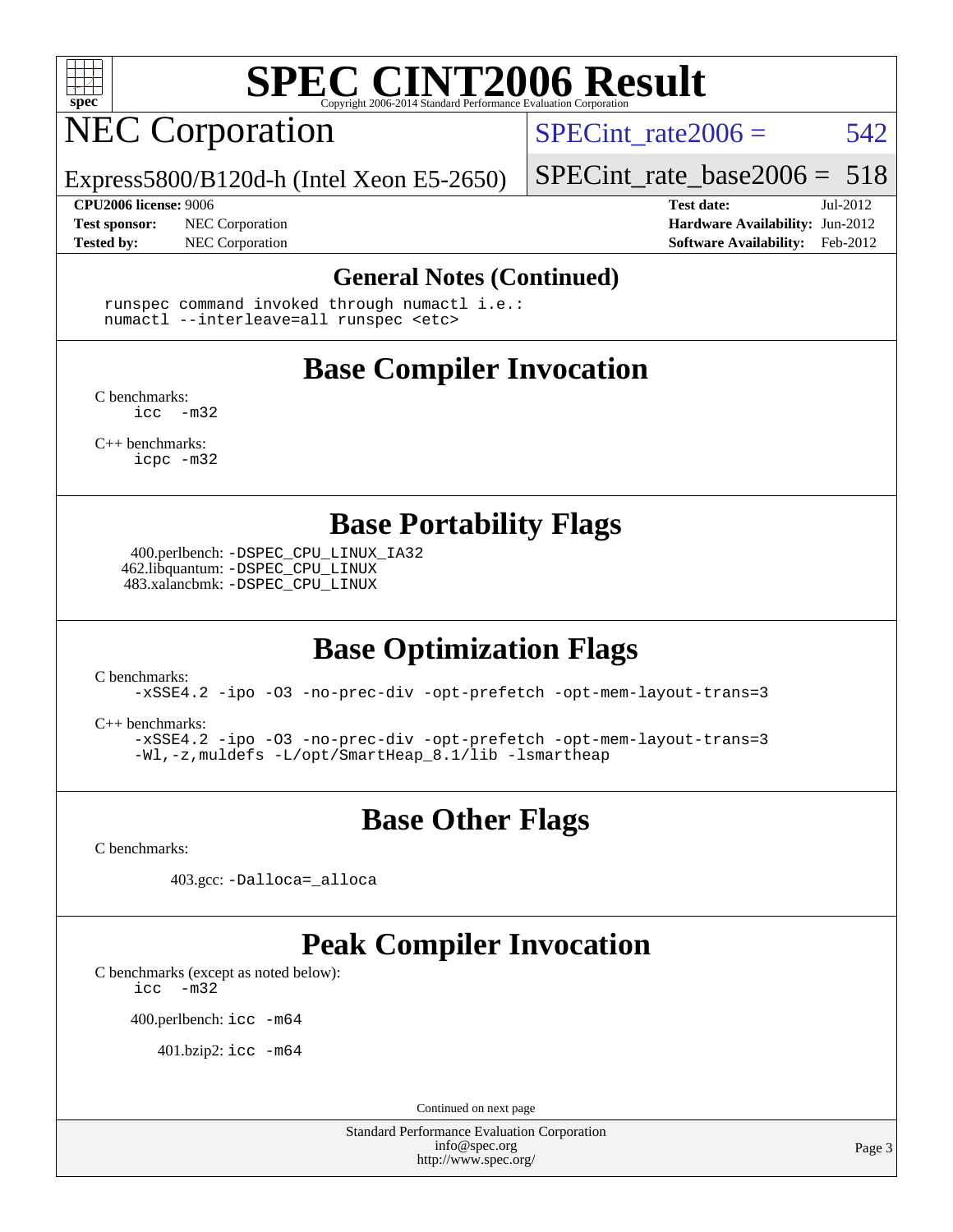

NEC Corporation

SPECint rate $2006 = 542$ 

Express5800/B120d-h (Intel Xeon E5-2650)

[SPECint\\_rate\\_base2006 =](http://www.spec.org/auto/cpu2006/Docs/result-fields.html#SPECintratebase2006) 518

**[CPU2006 license:](http://www.spec.org/auto/cpu2006/Docs/result-fields.html#CPU2006license)** 9006 **[Test date:](http://www.spec.org/auto/cpu2006/Docs/result-fields.html#Testdate)** Jul-2012 **[Test sponsor:](http://www.spec.org/auto/cpu2006/Docs/result-fields.html#Testsponsor)** NEC Corporation **NEC Corporation [Hardware Availability:](http://www.spec.org/auto/cpu2006/Docs/result-fields.html#HardwareAvailability)** Jun-2012 **[Tested by:](http://www.spec.org/auto/cpu2006/Docs/result-fields.html#Testedby)** NEC Corporation **[Software Availability:](http://www.spec.org/auto/cpu2006/Docs/result-fields.html#SoftwareAvailability)** Feb-2012

## **[Peak Compiler Invocation \(Continued\)](http://www.spec.org/auto/cpu2006/Docs/result-fields.html#PeakCompilerInvocation)**

456.hmmer: [icc -m64](http://www.spec.org/cpu2006/results/res2012q3/cpu2006-20120802-24034.flags.html#user_peakCCLD456_hmmer_intel_icc_64bit_bda6cc9af1fdbb0edc3795bac97ada53)

458.sjeng: [icc -m64](http://www.spec.org/cpu2006/results/res2012q3/cpu2006-20120802-24034.flags.html#user_peakCCLD458_sjeng_intel_icc_64bit_bda6cc9af1fdbb0edc3795bac97ada53)

[C++ benchmarks:](http://www.spec.org/auto/cpu2006/Docs/result-fields.html#CXXbenchmarks)

[icpc -m32](http://www.spec.org/cpu2006/results/res2012q3/cpu2006-20120802-24034.flags.html#user_CXXpeak_intel_icpc_4e5a5ef1a53fd332b3c49e69c3330699)

**[Peak Portability Flags](http://www.spec.org/auto/cpu2006/Docs/result-fields.html#PeakPortabilityFlags)**

 400.perlbench: [-DSPEC\\_CPU\\_LP64](http://www.spec.org/cpu2006/results/res2012q3/cpu2006-20120802-24034.flags.html#b400.perlbench_peakCPORTABILITY_DSPEC_CPU_LP64) [-DSPEC\\_CPU\\_LINUX\\_X64](http://www.spec.org/cpu2006/results/res2012q3/cpu2006-20120802-24034.flags.html#b400.perlbench_peakCPORTABILITY_DSPEC_CPU_LINUX_X64) 401.bzip2: [-DSPEC\\_CPU\\_LP64](http://www.spec.org/cpu2006/results/res2012q3/cpu2006-20120802-24034.flags.html#suite_peakCPORTABILITY401_bzip2_DSPEC_CPU_LP64) 456.hmmer: [-DSPEC\\_CPU\\_LP64](http://www.spec.org/cpu2006/results/res2012q3/cpu2006-20120802-24034.flags.html#suite_peakCPORTABILITY456_hmmer_DSPEC_CPU_LP64) 458.sjeng: [-DSPEC\\_CPU\\_LP64](http://www.spec.org/cpu2006/results/res2012q3/cpu2006-20120802-24034.flags.html#suite_peakCPORTABILITY458_sjeng_DSPEC_CPU_LP64) 462.libquantum: [-DSPEC\\_CPU\\_LINUX](http://www.spec.org/cpu2006/results/res2012q3/cpu2006-20120802-24034.flags.html#b462.libquantum_peakCPORTABILITY_DSPEC_CPU_LINUX) 483.xalancbmk: [-DSPEC\\_CPU\\_LINUX](http://www.spec.org/cpu2006/results/res2012q3/cpu2006-20120802-24034.flags.html#b483.xalancbmk_peakCXXPORTABILITY_DSPEC_CPU_LINUX)

#### **[Peak Optimization Flags](http://www.spec.org/auto/cpu2006/Docs/result-fields.html#PeakOptimizationFlags)**

[C benchmarks](http://www.spec.org/auto/cpu2006/Docs/result-fields.html#Cbenchmarks):

Standard Performance Evaluation Corporation [info@spec.org](mailto:info@spec.org) 400.perlbench: [-xSSE4.2](http://www.spec.org/cpu2006/results/res2012q3/cpu2006-20120802-24034.flags.html#user_peakPASS2_CFLAGSPASS2_LDCFLAGS400_perlbench_f-xSSE42_f91528193cf0b216347adb8b939d4107)(pass 2) [-prof-gen](http://www.spec.org/cpu2006/results/res2012q3/cpu2006-20120802-24034.flags.html#user_peakPASS1_CFLAGSPASS1_LDCFLAGS400_perlbench_prof_gen_e43856698f6ca7b7e442dfd80e94a8fc)(pass 1) [-ipo](http://www.spec.org/cpu2006/results/res2012q3/cpu2006-20120802-24034.flags.html#user_peakPASS2_CFLAGSPASS2_LDCFLAGS400_perlbench_f-ipo)(pass 2) [-O3](http://www.spec.org/cpu2006/results/res2012q3/cpu2006-20120802-24034.flags.html#user_peakPASS2_CFLAGSPASS2_LDCFLAGS400_perlbench_f-O3)(pass 2) [-no-prec-div](http://www.spec.org/cpu2006/results/res2012q3/cpu2006-20120802-24034.flags.html#user_peakPASS2_CFLAGSPASS2_LDCFLAGS400_perlbench_f-no-prec-div)(pass 2) [-prof-use](http://www.spec.org/cpu2006/results/res2012q3/cpu2006-20120802-24034.flags.html#user_peakPASS2_CFLAGSPASS2_LDCFLAGS400_perlbench_prof_use_bccf7792157ff70d64e32fe3e1250b55)(pass 2) [-auto-ilp32](http://www.spec.org/cpu2006/results/res2012q3/cpu2006-20120802-24034.flags.html#user_peakCOPTIMIZE400_perlbench_f-auto-ilp32) 401.bzip2: [-xSSE4.2](http://www.spec.org/cpu2006/results/res2012q3/cpu2006-20120802-24034.flags.html#user_peakPASS2_CFLAGSPASS2_LDCFLAGS401_bzip2_f-xSSE42_f91528193cf0b216347adb8b939d4107)(pass 2) [-prof-gen](http://www.spec.org/cpu2006/results/res2012q3/cpu2006-20120802-24034.flags.html#user_peakPASS1_CFLAGSPASS1_LDCFLAGS401_bzip2_prof_gen_e43856698f6ca7b7e442dfd80e94a8fc)(pass 1) [-ipo](http://www.spec.org/cpu2006/results/res2012q3/cpu2006-20120802-24034.flags.html#user_peakPASS2_CFLAGSPASS2_LDCFLAGS401_bzip2_f-ipo)(pass 2) [-O3](http://www.spec.org/cpu2006/results/res2012q3/cpu2006-20120802-24034.flags.html#user_peakPASS2_CFLAGSPASS2_LDCFLAGS401_bzip2_f-O3)(pass 2) [-no-prec-div](http://www.spec.org/cpu2006/results/res2012q3/cpu2006-20120802-24034.flags.html#user_peakPASS2_CFLAGSPASS2_LDCFLAGS401_bzip2_f-no-prec-div)(pass 2) [-prof-use](http://www.spec.org/cpu2006/results/res2012q3/cpu2006-20120802-24034.flags.html#user_peakPASS2_CFLAGSPASS2_LDCFLAGS401_bzip2_prof_use_bccf7792157ff70d64e32fe3e1250b55)(pass 2) [-opt-prefetch](http://www.spec.org/cpu2006/results/res2012q3/cpu2006-20120802-24034.flags.html#user_peakCOPTIMIZE401_bzip2_f-opt-prefetch) [-auto-ilp32](http://www.spec.org/cpu2006/results/res2012q3/cpu2006-20120802-24034.flags.html#user_peakCOPTIMIZE401_bzip2_f-auto-ilp32) [-ansi-alias](http://www.spec.org/cpu2006/results/res2012q3/cpu2006-20120802-24034.flags.html#user_peakCOPTIMIZE401_bzip2_f-ansi-alias)  $403.\text{gcc: basepeak}$  = yes  $429$ .mcf: basepeak = yes 445.gobmk: [-xAVX](http://www.spec.org/cpu2006/results/res2012q3/cpu2006-20120802-24034.flags.html#user_peakPASS2_CFLAGSPASS2_LDCFLAGS445_gobmk_f-xAVX)(pass 2) [-prof-gen](http://www.spec.org/cpu2006/results/res2012q3/cpu2006-20120802-24034.flags.html#user_peakPASS1_CFLAGSPASS1_LDCFLAGS445_gobmk_prof_gen_e43856698f6ca7b7e442dfd80e94a8fc)(pass 1) [-prof-use](http://www.spec.org/cpu2006/results/res2012q3/cpu2006-20120802-24034.flags.html#user_peakPASS2_CFLAGSPASS2_LDCFLAGS445_gobmk_prof_use_bccf7792157ff70d64e32fe3e1250b55)(pass 2) [-ansi-alias](http://www.spec.org/cpu2006/results/res2012q3/cpu2006-20120802-24034.flags.html#user_peakCOPTIMIZE445_gobmk_f-ansi-alias) [-opt-mem-layout-trans=3](http://www.spec.org/cpu2006/results/res2012q3/cpu2006-20120802-24034.flags.html#user_peakCOPTIMIZE445_gobmk_f-opt-mem-layout-trans_a7b82ad4bd7abf52556d4961a2ae94d5) 456.hmmer: [-xSSE4.2](http://www.spec.org/cpu2006/results/res2012q3/cpu2006-20120802-24034.flags.html#user_peakCOPTIMIZE456_hmmer_f-xSSE42_f91528193cf0b216347adb8b939d4107) [-ipo](http://www.spec.org/cpu2006/results/res2012q3/cpu2006-20120802-24034.flags.html#user_peakCOPTIMIZE456_hmmer_f-ipo) [-O3](http://www.spec.org/cpu2006/results/res2012q3/cpu2006-20120802-24034.flags.html#user_peakCOPTIMIZE456_hmmer_f-O3) [-no-prec-div](http://www.spec.org/cpu2006/results/res2012q3/cpu2006-20120802-24034.flags.html#user_peakCOPTIMIZE456_hmmer_f-no-prec-div) [-unroll2](http://www.spec.org/cpu2006/results/res2012q3/cpu2006-20120802-24034.flags.html#user_peakCOPTIMIZE456_hmmer_f-unroll_784dae83bebfb236979b41d2422d7ec2) [-auto-ilp32](http://www.spec.org/cpu2006/results/res2012q3/cpu2006-20120802-24034.flags.html#user_peakCOPTIMIZE456_hmmer_f-auto-ilp32) 458.sjeng: [-xSSE4.2](http://www.spec.org/cpu2006/results/res2012q3/cpu2006-20120802-24034.flags.html#user_peakPASS2_CFLAGSPASS2_LDCFLAGS458_sjeng_f-xSSE42_f91528193cf0b216347adb8b939d4107)(pass 2) [-prof-gen](http://www.spec.org/cpu2006/results/res2012q3/cpu2006-20120802-24034.flags.html#user_peakPASS1_CFLAGSPASS1_LDCFLAGS458_sjeng_prof_gen_e43856698f6ca7b7e442dfd80e94a8fc)(pass 1) [-ipo](http://www.spec.org/cpu2006/results/res2012q3/cpu2006-20120802-24034.flags.html#user_peakPASS2_CFLAGSPASS2_LDCFLAGS458_sjeng_f-ipo)(pass 2) [-O3](http://www.spec.org/cpu2006/results/res2012q3/cpu2006-20120802-24034.flags.html#user_peakPASS2_CFLAGSPASS2_LDCFLAGS458_sjeng_f-O3)(pass 2) [-no-prec-div](http://www.spec.org/cpu2006/results/res2012q3/cpu2006-20120802-24034.flags.html#user_peakPASS2_CFLAGSPASS2_LDCFLAGS458_sjeng_f-no-prec-div)(pass 2) [-prof-use](http://www.spec.org/cpu2006/results/res2012q3/cpu2006-20120802-24034.flags.html#user_peakPASS2_CFLAGSPASS2_LDCFLAGS458_sjeng_prof_use_bccf7792157ff70d64e32fe3e1250b55)(pass 2) [-unroll4](http://www.spec.org/cpu2006/results/res2012q3/cpu2006-20120802-24034.flags.html#user_peakCOPTIMIZE458_sjeng_f-unroll_4e5e4ed65b7fd20bdcd365bec371b81f) [-auto-ilp32](http://www.spec.org/cpu2006/results/res2012q3/cpu2006-20120802-24034.flags.html#user_peakCOPTIMIZE458_sjeng_f-auto-ilp32) 462.libquantum: [-xAVX](http://www.spec.org/cpu2006/results/res2012q3/cpu2006-20120802-24034.flags.html#user_peakCOPTIMIZE462_libquantum_f-xAVX) [-ipo](http://www.spec.org/cpu2006/results/res2012q3/cpu2006-20120802-24034.flags.html#user_peakCOPTIMIZE462_libquantum_f-ipo) [-O3](http://www.spec.org/cpu2006/results/res2012q3/cpu2006-20120802-24034.flags.html#user_peakCOPTIMIZE462_libquantum_f-O3) [-no-prec-div](http://www.spec.org/cpu2006/results/res2012q3/cpu2006-20120802-24034.flags.html#user_peakCOPTIMIZE462_libquantum_f-no-prec-div) [-opt-prefetch](http://www.spec.org/cpu2006/results/res2012q3/cpu2006-20120802-24034.flags.html#user_peakCOPTIMIZE462_libquantum_f-opt-prefetch) [-opt-mem-layout-trans=3](http://www.spec.org/cpu2006/results/res2012q3/cpu2006-20120802-24034.flags.html#user_peakCOPTIMIZE462_libquantum_f-opt-mem-layout-trans_a7b82ad4bd7abf52556d4961a2ae94d5)  $464.h264$ ref:  $-xSSE4$ .  $2(pass 2)$  [-prof-gen](http://www.spec.org/cpu2006/results/res2012q3/cpu2006-20120802-24034.flags.html#user_peakPASS1_CFLAGSPASS1_LDCFLAGS464_h264ref_prof_gen_e43856698f6ca7b7e442dfd80e94a8fc)(pass 1) [-ipo](http://www.spec.org/cpu2006/results/res2012q3/cpu2006-20120802-24034.flags.html#user_peakPASS2_CFLAGSPASS2_LDCFLAGS464_h264ref_f-ipo)(pass 2) [-O3](http://www.spec.org/cpu2006/results/res2012q3/cpu2006-20120802-24034.flags.html#user_peakPASS2_CFLAGSPASS2_LDCFLAGS464_h264ref_f-O3)(pass 2) [-no-prec-div](http://www.spec.org/cpu2006/results/res2012q3/cpu2006-20120802-24034.flags.html#user_peakPASS2_CFLAGSPASS2_LDCFLAGS464_h264ref_f-no-prec-div)(pass 2) [-prof-use](http://www.spec.org/cpu2006/results/res2012q3/cpu2006-20120802-24034.flags.html#user_peakPASS2_CFLAGSPASS2_LDCFLAGS464_h264ref_prof_use_bccf7792157ff70d64e32fe3e1250b55)(pass 2) [-unroll2](http://www.spec.org/cpu2006/results/res2012q3/cpu2006-20120802-24034.flags.html#user_peakCOPTIMIZE464_h264ref_f-unroll_784dae83bebfb236979b41d2422d7ec2) [-ansi-alias](http://www.spec.org/cpu2006/results/res2012q3/cpu2006-20120802-24034.flags.html#user_peakCOPTIMIZE464_h264ref_f-ansi-alias) Continued on next page